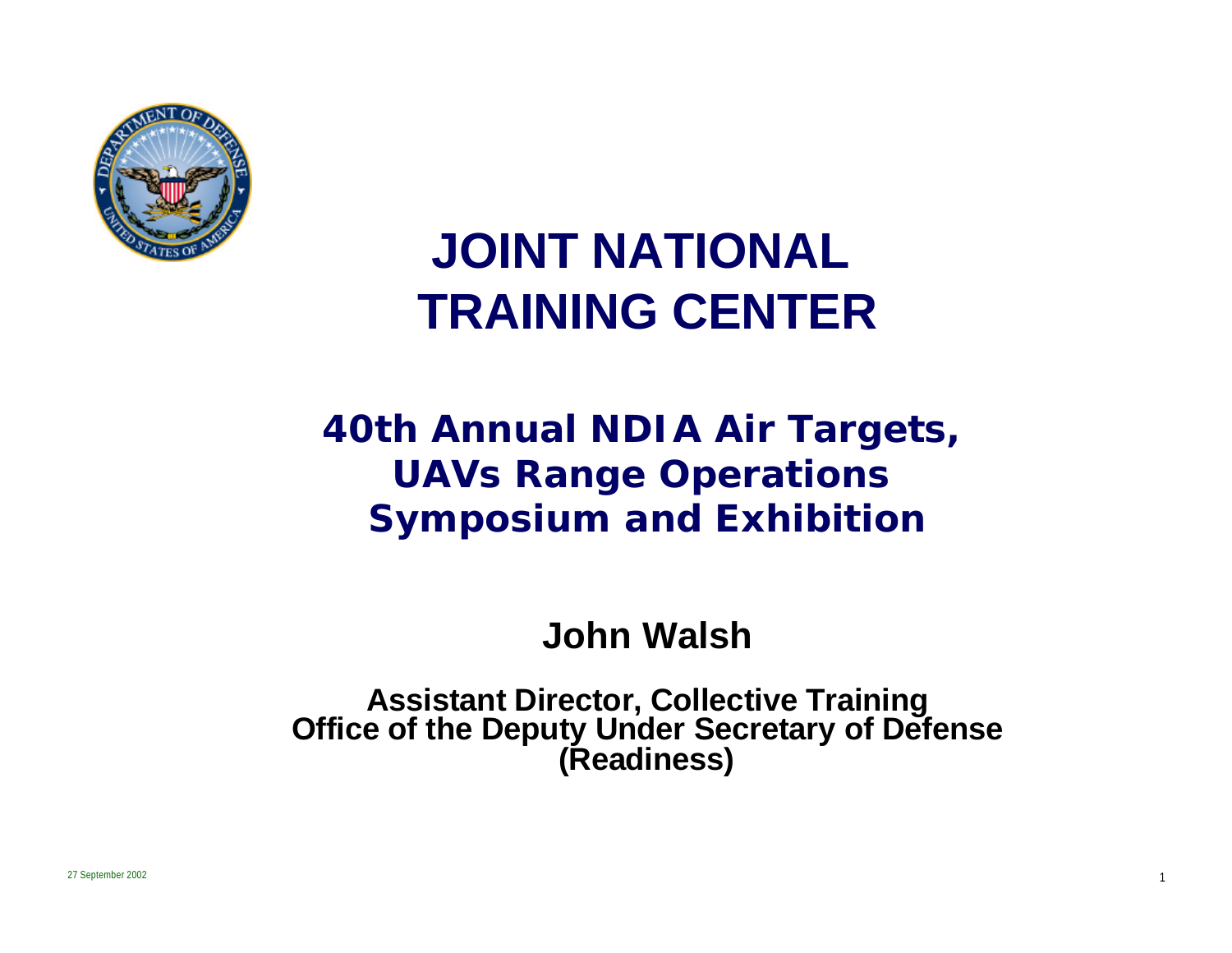

#### **Fight as a Joint Team Train in a Joint Context**

- Design joint training objectives based on joint mission requirements
- Develop realistic scenarios
- Tailor joint C2 to training requirements
- Use joint doctrine, tactics, techniques and procedures
- Incorporate coherent OPFOR planning, integration, and C2
- Provide joint exercise control
- Conduct joint event analysis and feedback (AAR)
- Certified locations and accredited events

#### **JFCOM Provides Joint Context and Certification**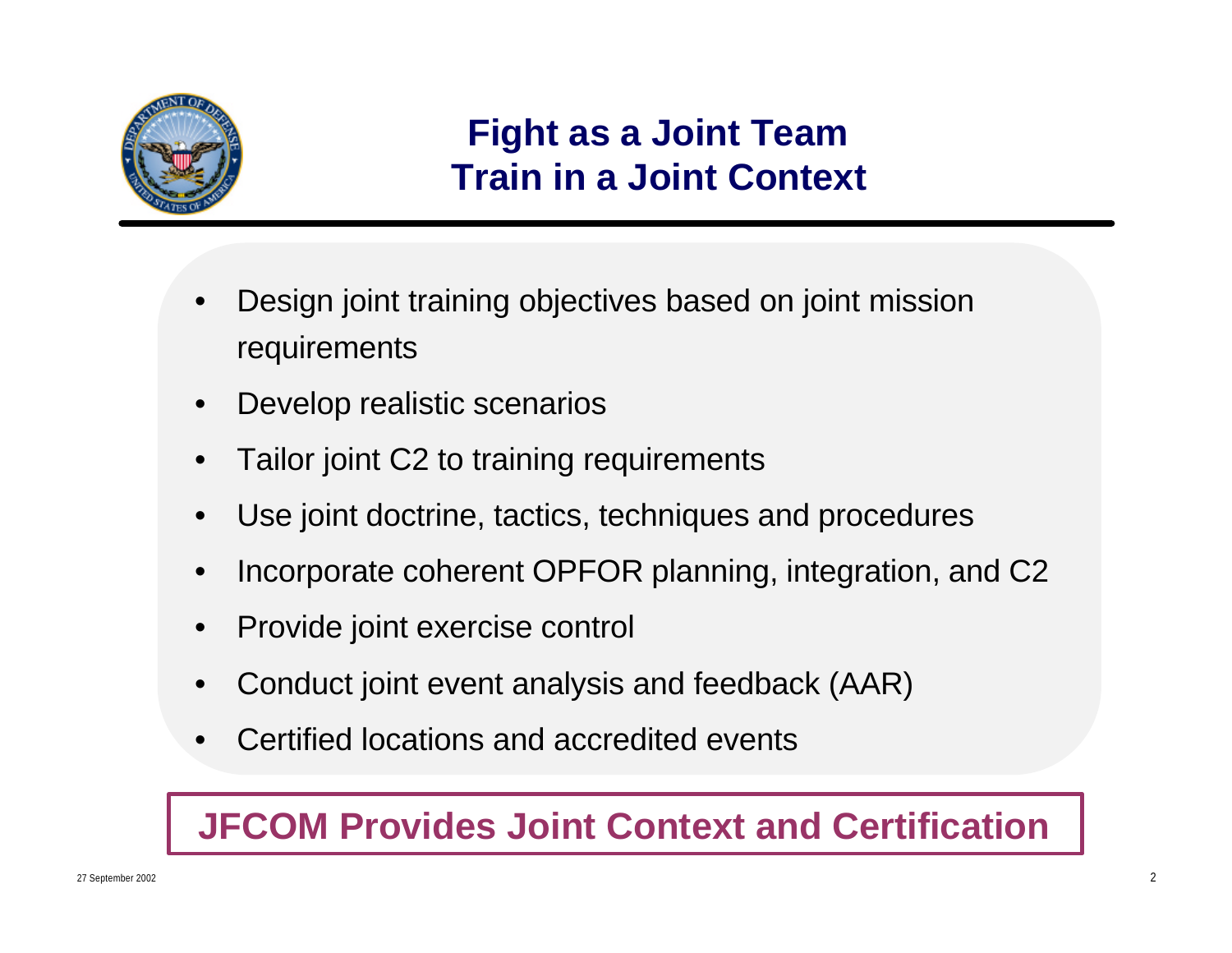

#### **Build on Success**

#### **Opposing Forces Ground Truth Feedback** • **Multi-dimensional peer adversary** • **Asymmetric challenges** • **Diverse targets / threats** • **Integrated range instrumentation** • **Joint Observer / Trainers** • **Certified, accredited 1 st Training Transformation Major Training Centers 2 nd Training Transformation Joint National Training Center Realistic Combat Training** • **Joint context - horizontal / vertical** • **Employs joint doctrine / tactics / techniques** • **Live training with simulation / stimulation** • **Mission rehearsal implications** • **Realistic information ops and C4ISR** • **Potentially deployable / distributable** • **Focus on joint performance outcomes** • **Ability to assess concepts and doctrine** • **Feeds joint lessons learned** • **Promotes Joint Training System use**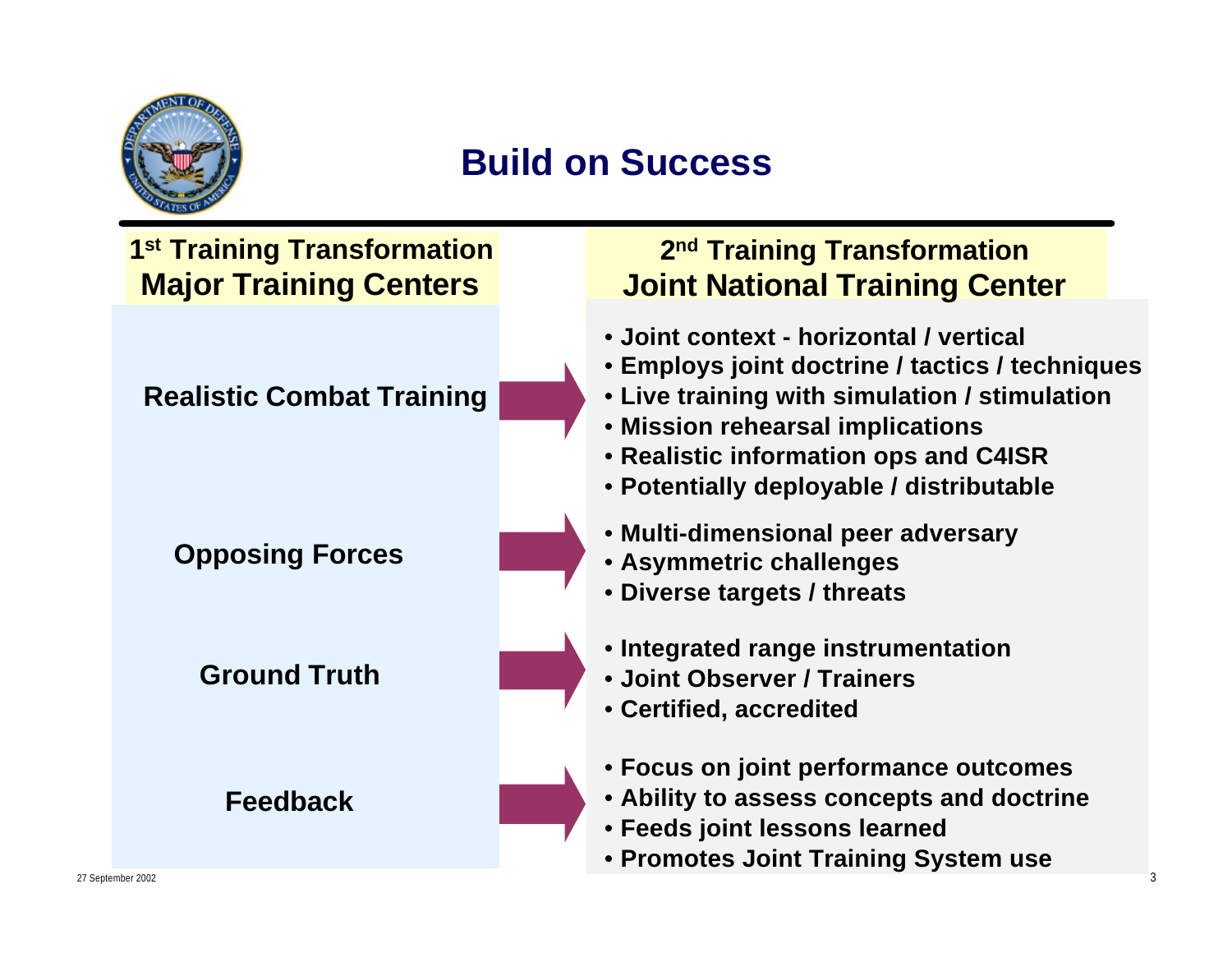

#### **Joint National Training Center Major Thrusts**

#### Thrust 1: Improved Horizontal Training

–Build on existing service interoperability training

#### Thrust 2: Improved Vertical Training

–Link component and joint command and staff planning and execution

#### Thrust 3: Integration Exercises

–Enhance existing joint exercises to address joint interoperability training in joint context

#### Thrust 4: Functional Training

–Provide dedicated joint training environment for functional warfighting and complex joint tasks

### **Funding Required in '02 & '03 to achieve IOC by Oct '04 JFCOM Engaged in all Thrust Areas**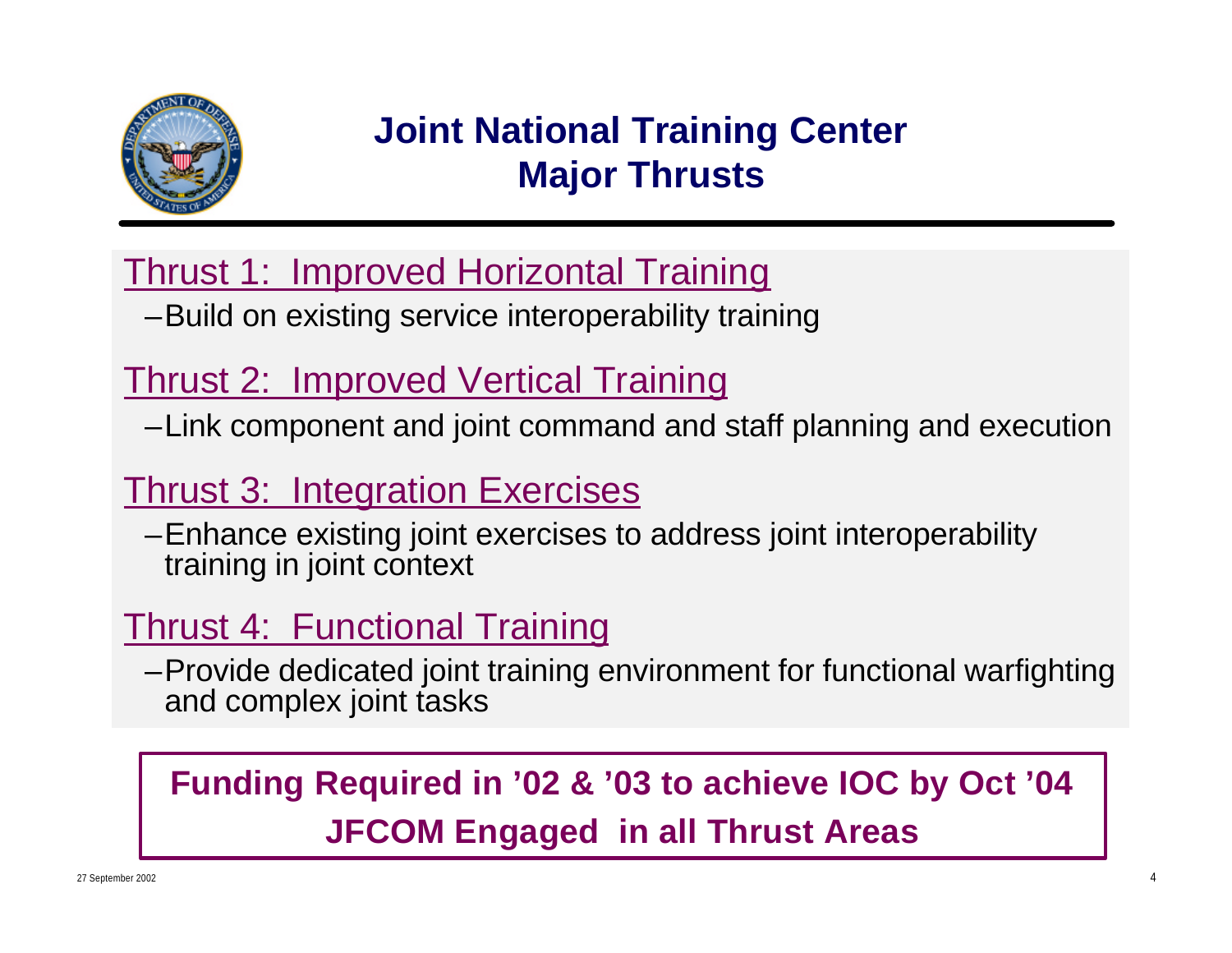

#### **Thrust 1 Improved Horizontal Training**

**Concept: Build on existing service interoperability training Near term: Provide joint context in existing major service training Long term: Synchronize training events at regional major training centers End state: Fully integrated and standardized joint interoperability training**

- Centers: 29 Palms, Ft. Irwin, Ft. Polk, Nellis, East- and West-Coast Navy Range Complexes
- Events: CAX / NTC / JRTC / Red Flag / JTFEXs
- Trains applicable Joint Interoperability Tasks to joint, certified standard
- Provide coherent, adaptive OPFOR; asymmetric capabilities; targetable command structure
- Full instrumentation with simulation insertion capability, potential for deployablity to other locales
- Complete after action review, revitalized joint lessons learned process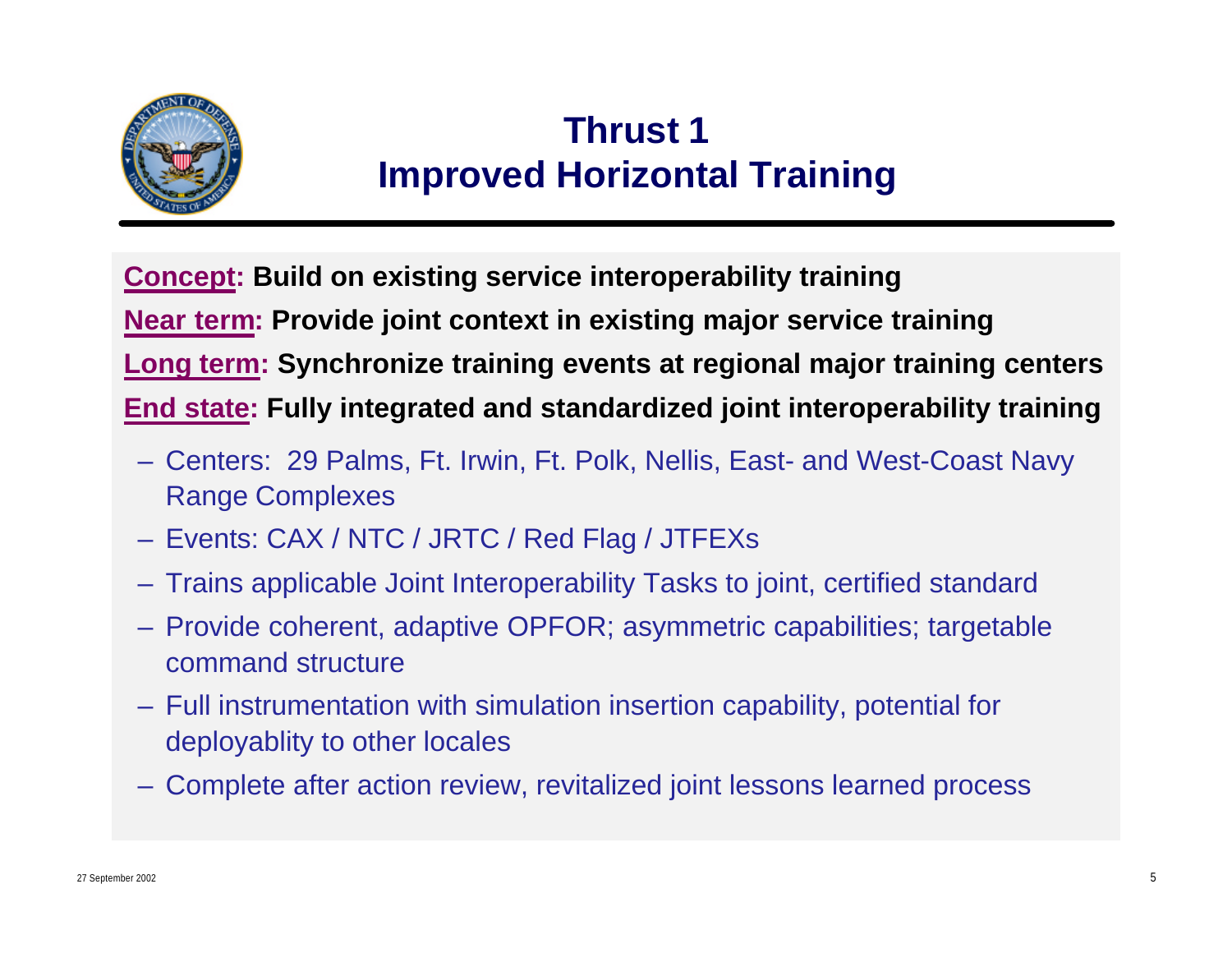

#### **Thrust 2 Improved Vertical Training**

**Concept: Link component and joint command and staff planning and execution**

**Near term: Provide joint context in component and joint command and staff training events**

**Long term: Link command and staff planning and events to evolve with the standing joint force headquarters development**

**End state: Fully-trained standing joint force headquarters with functional components**

- Stressful, distributed command and staff planning and execution across full joint operational framework
- Distributed world-class, adaptive OPFOR with asymmetric capabilities
- Ground truth through enhanced data availability
- Complete after action review with lessons learned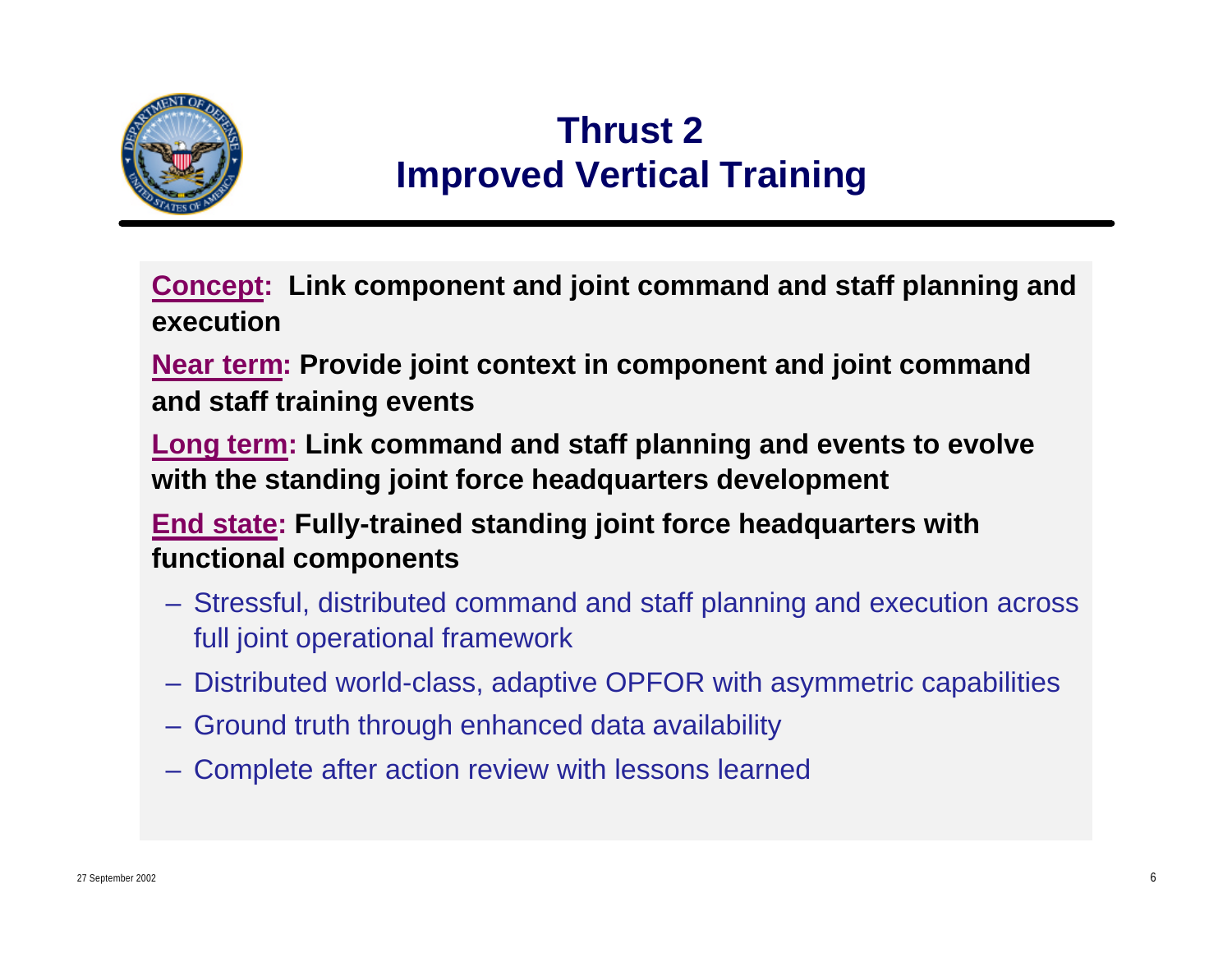

### **Thrust 3 Integration Exercises**

**Concept: Enhance existing joint exercises to address joint interoperability training in joint context**

**Near term: Assess all Joint Interoperability Tasks biennially in a joint context using select joint exercises**

**Long term: Near-term plus a specially designed major transformation event where complex joint tasks are performed in joint context**

**End state: Joint interoperability training is conducted and analyzed, with lessons learned leading to improvements across the DOTMLPF spectrum**

- Exercises: Roving Sands / Enhanced JTFEX / Joint Red Flag
- Realistic combat training for participating forces
- Existing service OPFOR with augmentation
- Ground truth with additional funding to improve data collection
- Learning events to assess current and emerging doctrine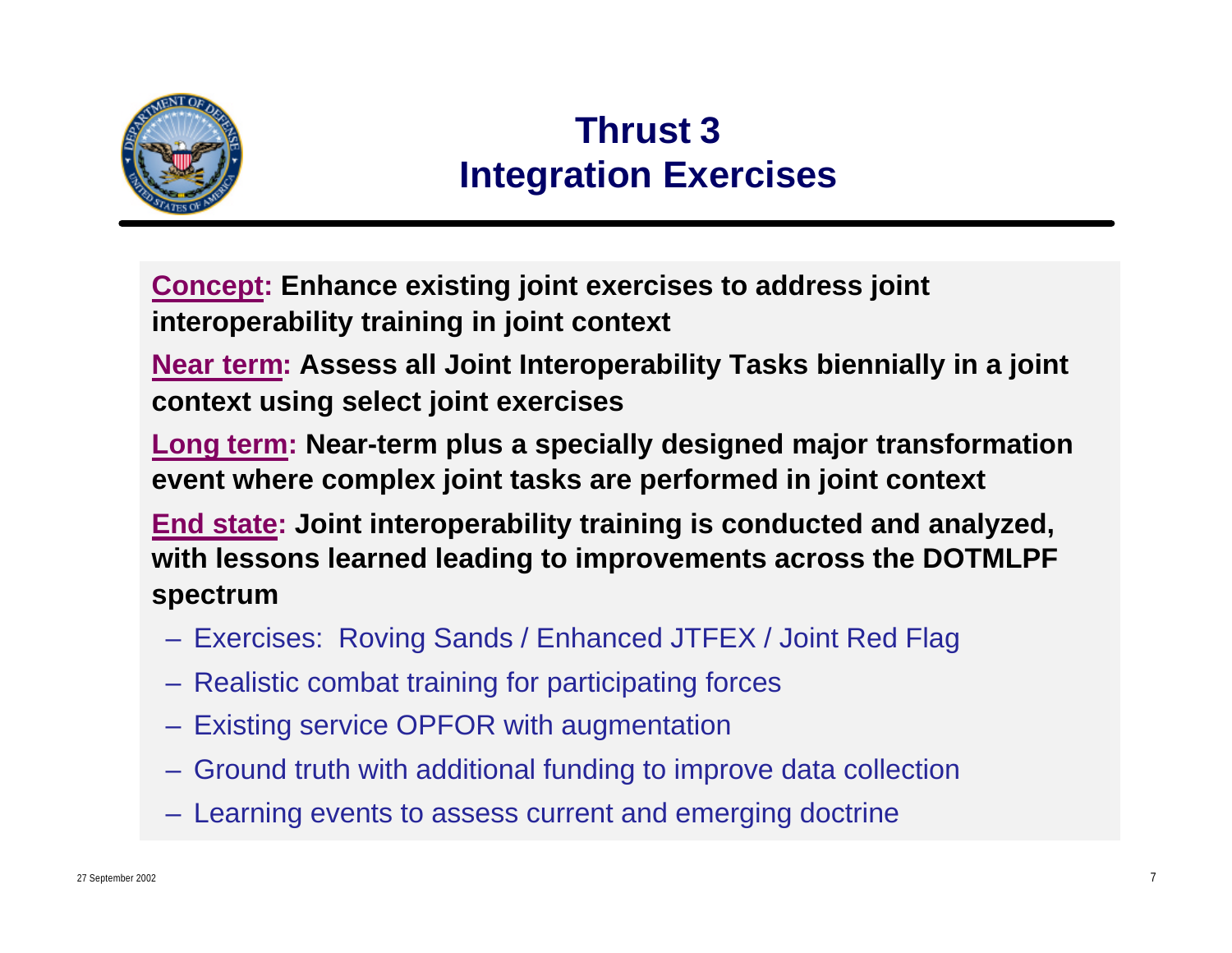

### **Thrust 4 Functional Training**

**Concept: Provide dedicated joint training environment for functional warfighting and complex joint tasks - urban, littoral, homeland defense**

**Near term: Develop a proposal for functional training capability, leveraging underutilized facilities and recommending courses of action to inform FY05 budget**

**Long term: Implement proposal**

**End state: Joint forces are trained to conduct operations in key transformational mission areas**

- Realistic combat training in functional operations for components, HQs, and interagency players
- World-class, functionally-oriented OPFOR with asymmetric capabilities
- Fully instrumented, linked to live-virtual-constructive
- Complete after action review with lessons learned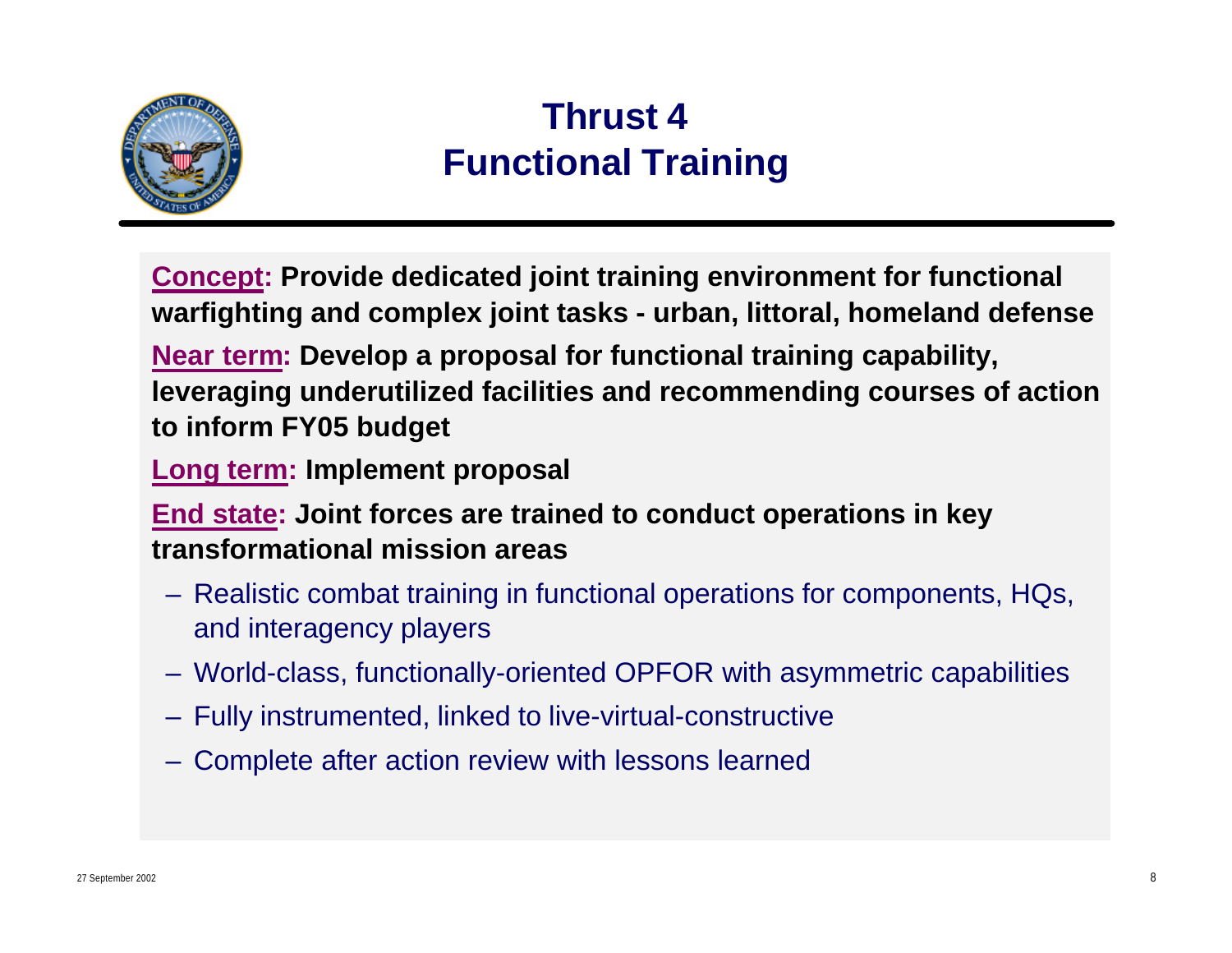

#### **DEPSEC Direction**

## ¸ **Fund T2-JNTC in FY02 (Thrusts 1-3)**

## ¸ **Study Thrust 4**

## ¸ **Agreed to provide public support**

- **attend an initial JNTC certification May 03 (e.g., NTC)**
- **attend enhanced Exercise Roving Sands Summer 03**

## ¸ **Directed:**

- **USD(P&R) to develop an implementing memo and continue oversight, planning, and integration efforts**
- **USD(C), PA&E, and J8 to identify FY03-09 funding solutions in coordination with USD(P&R) [and Services]**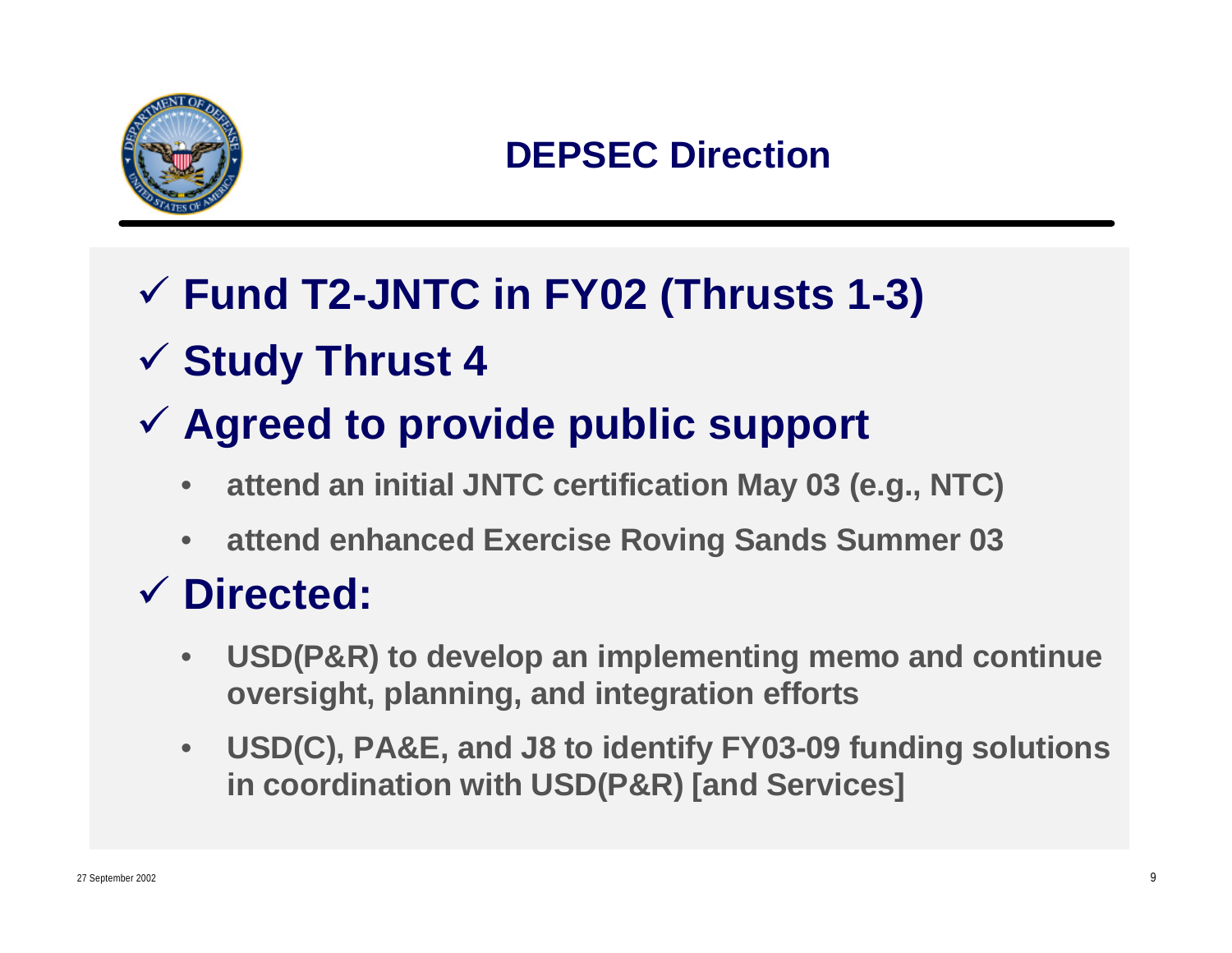

#### **DEFINING RESPONSIBILITIES**

**Includes one Service's requirement at another Service's Range**

**Service requirements for instrumentation modernization, new threat representation, and opposition equipage at their own ranges**

## **Service Range Modernization \$**

#### *Establish Joint Context*

**Joint requirements for instrumentation, threat representation, connectivity, joint opposition forces, and their equipage**

**JNTC \$**